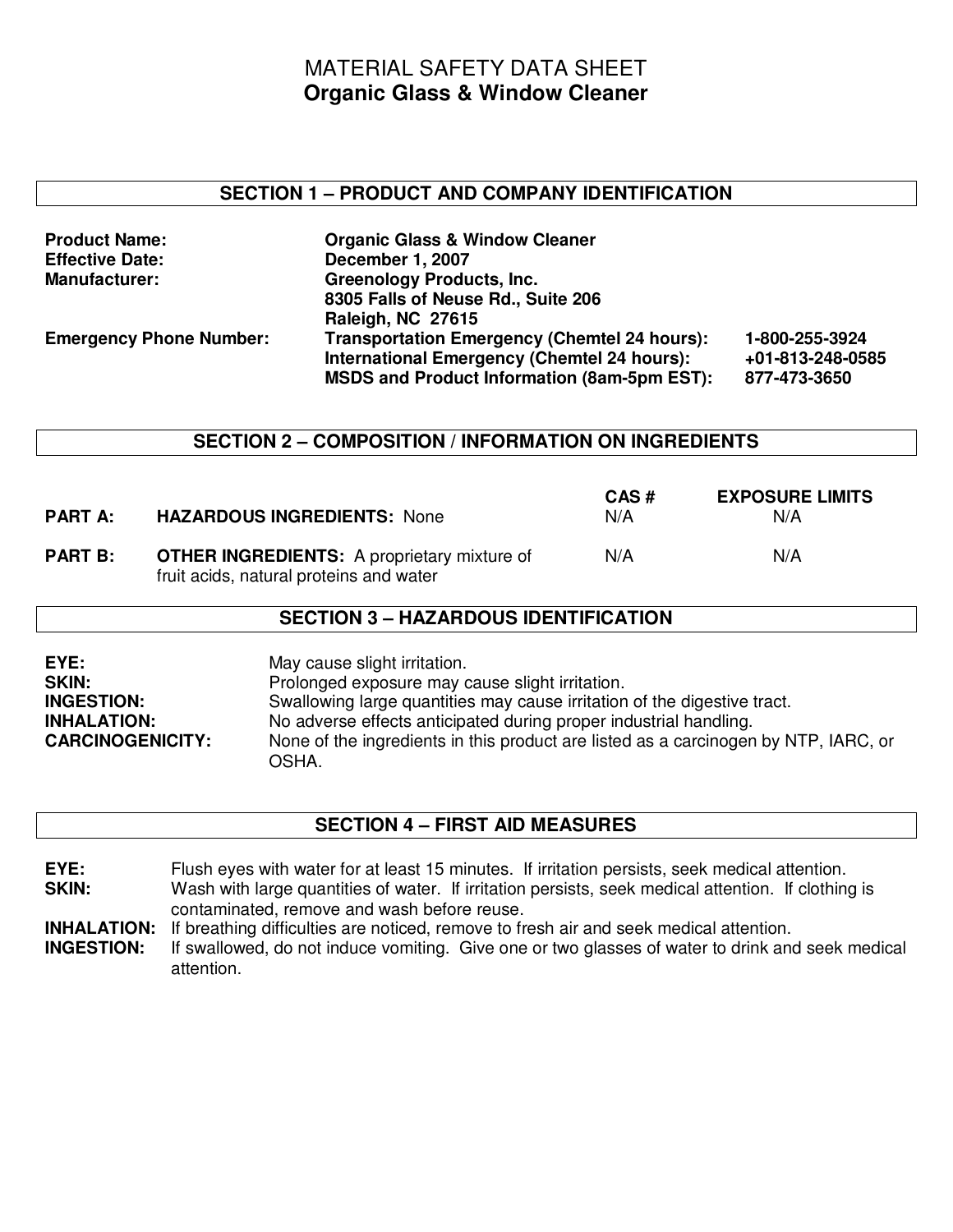# **SECTION 5 – FIREFIGHTING MEASURES**

# **FLASHPOINT:** None to boiling. **SPECIAL FIRE FIGHTING PROCEDURES:** None required.

**EXTINGUISHING MEDIA:** Product is non-flammable. Use media appropriate for surrounding materials.

#### **SECTION 6 – ACCIDENTAL RELEASE MEASURES**

**CLEAN-UP PROCEDURES:** Use appropriate protective equipment during clean up. For small spills, absorb liquid with inert material such as dry sand, earth, vermiculite or other suitable absorbent material. Sweep up material and place in approved disposal container. Flush area with water until it no longer foams. Exercise caution as slippery conditions may result. For large spills, contain and collect liquid and place in approved disposal container. Prevent discharge of concentrate to waterways. Follow all federal, state and local regulations. Confer with the appropriate regulatory agency for specific instructions.

# **SECTION 7 – HANDLING AND STORAGE**

**HANDLING:** Avoid contact with eyes. Avoid prolonged or repeated contact with skin. Wash thoroughly after handling. Keep container tightly closed when not in use. Avoid contamination of product. Ensure that the containers are properly secured before moving.

**STORAGE:** Recommended storage temperature is between 35°F (2°C) to 120°F (49°C). Store product in original shipping container or tanks designed for product storage. Product performance is not affected by freezing. Thaw product and provide simple agitation if frozen. Empty containers may contain product residue and should not be reused.

# **SECTION 8 – EXPOSURE CONTROLS / PERSONAL PROTECTION**

**ENGINEERING CONTROLS:** No special ventilation requirements. It is recommended that facilities storing or utilizing this material be equipped with an eyewash facility and safety shower.

**RESPIRATORY PROTECTION:** None required during proper industrial use.

**EYE PROTECTION:** Chemical goggles are recommended when possibility exists for eye contact.

**SKIN PROTECTION:** For brief contact, no precautions other than clean body-covering clothing should be needed. When prolonged or frequently repeated contact should occur, use appropriate protective equipment. Selection of specific items such as gloves, boots, apron or full-body suit will depend on operation.

# **SECTION 9 – PHYSICAL AND CHEMICAL PROPERTIES**

**APPEARANCE:** Clear, Water White liquid **ODOR:** None to Mild Vinegar odor **pH:** 2.30 – 3.30<br>**SPECIFIC GRAVITY:** 1.01 @ 25°C **SPECIFIC GRAVITY: SOLUBILITY IN WATER:** 100% **BOILING POINT:** Not available<br> **FREEZING POINT:** Less than 32<sup>°</sup>F **FREEZING POINT:**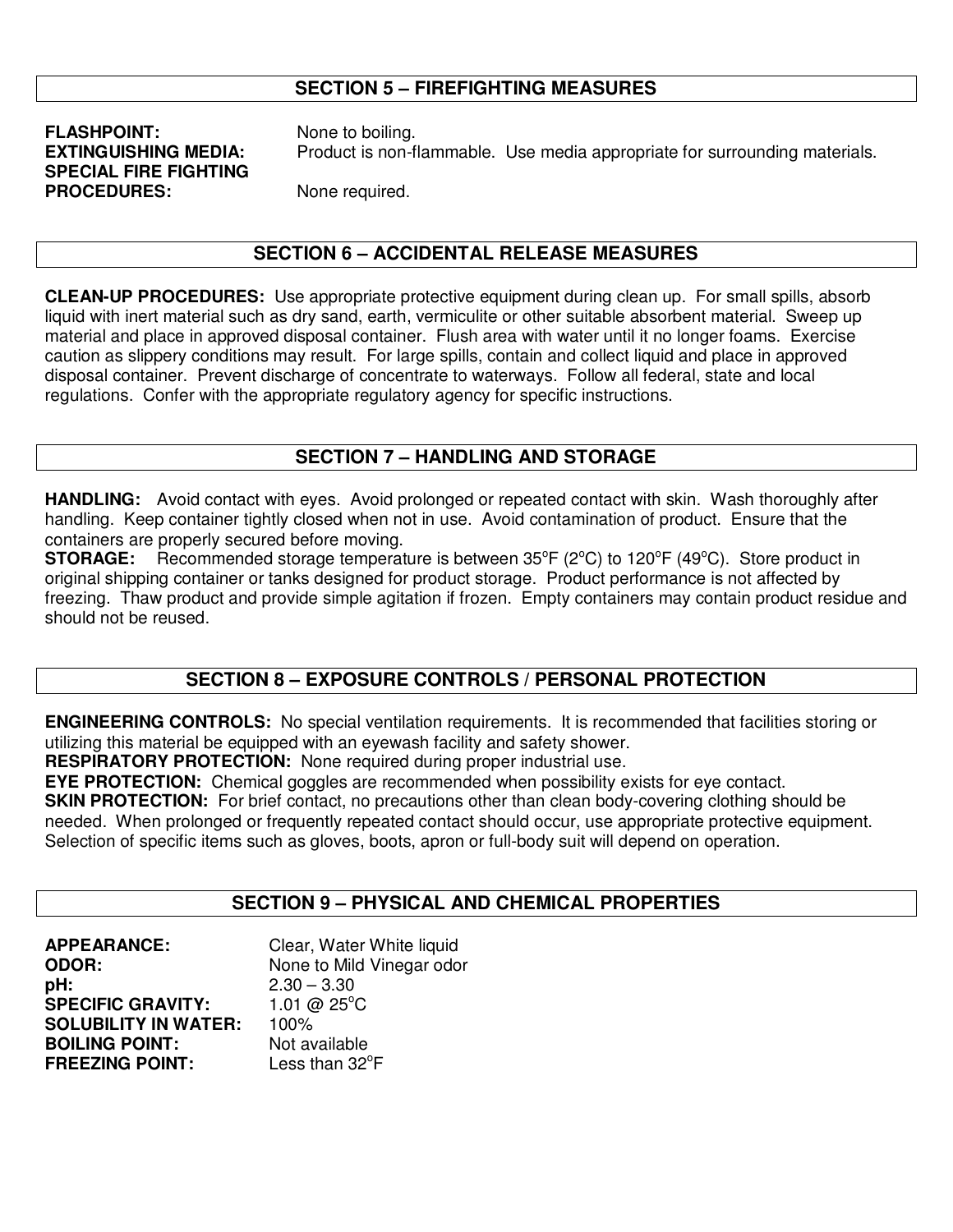# **SECTION 10 – STABILITY AND REACTIVITY**

**STABILITY:** Stable **INCOMPATIBILITY WITH OTHER MATERIALS:** Avoid contact with water reactive materials, burning metals and electrically energized equipment. **HAZARDOUS DECOMPOSITION PRODUCTS:** None suspected, identified or known. **HAZARDOUS POLYMERIZATION:** Will not occur.

# **SECTION 11 – TOXICOLOGICAL INFORMATION**

**ACUTE ORAL TOXICITY:** Acute toxicity via the oral route of administration is expected to be low. **ACUTE DERMAL TOXICITY:** Acute toxicity via the dermal route of administration is expected to be low.

# **SECTION 12 – ECOLOGICAL INFORMATION**

**ECOTOXICOLOGICAL INFORMATION:** No data available.

**ENVIRONMENTAL FATE:** This product is considered to be biodegradable and would not be likely to bioaccumulate. Product in diluted form presents minimal environmental impact.

# **SECTION 13 – DISPOSAL CONSIDERATIONS**

**DISPOSAL INFORMATION:** Avoid large discharges of concentrate into waterways. An evaluation of your specific situation should be based upon the factors and conditions involved. Dispose of in accordance with all applicable local, state and federal regulations. Consult with the appropriate regulatory authorities.

#### **SECTION 14 – TRANSPORTATION INFORMATION**

| <b>DOT SHIPPING NAME:</b>   | Not regulated |
|-----------------------------|---------------|
| <b>UN/NA NUMBER:</b>        | None          |
| <b>DOT HAZARD CLASS:</b>    | <b>None</b>   |
| <b>DOT PACKAGING GROUP:</b> | None          |

#### **SECTION 15 – REGULATORY INFORMATION**

**TOXIC SUBSTANCES CONTROL ACT (TSCA):** All components of this product are listed in the TSCA inventory. **OSHA HAZARD COMMUNICATION RULE:** Not hazardous under the criteria of Federal OSHA Hazard Communication Standard 29 CFR 1910.1200.

#### **SUPERFUND AMENDMENTS AND REAUTHORIZATION ACT OF 1986 (SARA), TITLE III:**

**Section 302/304:** There are no components of this material, which are on the Extremely Hazardous Substances (EHS) list.

#### **Section 311 & 312:**

| Fire Hazard:           | NO.                                                                                                 |
|------------------------|-----------------------------------------------------------------------------------------------------|
| Reactive Hazard:       | NO.                                                                                                 |
| Release of Pressure:   | NO.                                                                                                 |
| Acute Health Hazard:   | YFS.                                                                                                |
| Chronic Health Hazard: | NΟ                                                                                                  |
|                        | Section 313: This product does not contain any chemical components subject to Section 313 reporting |
| requirements.          |                                                                                                     |